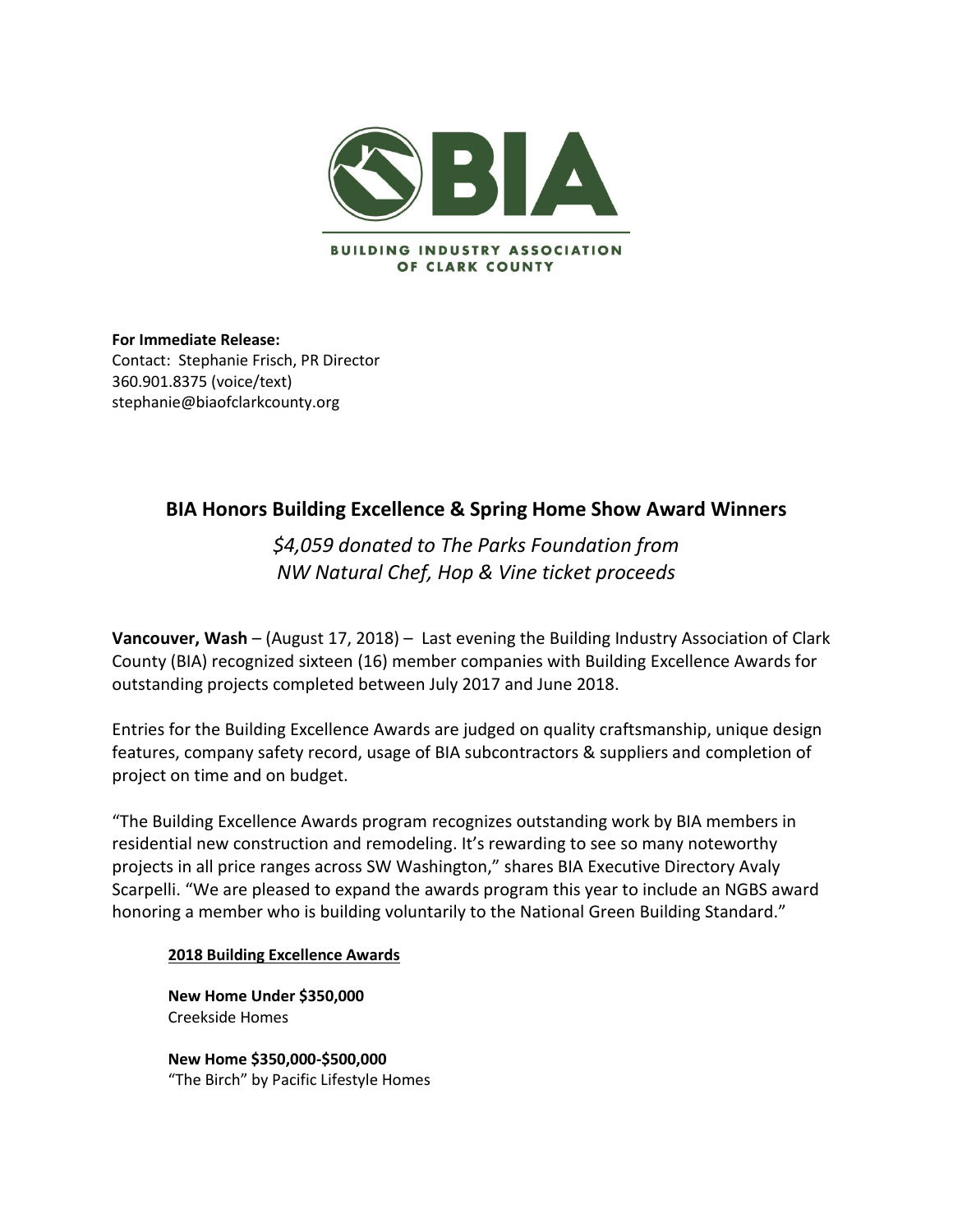#### **2018 Building Excellence Awards (cont.)**

**New Home \$500,000-\$750,000** "Meinig Residence" by A.C.T. Builders, LLC

**New Home \$750,000-\$1,000,000** "Dufort Residence" by Brabec Homes

**New Home \$1,000,000+** "The Whitby" by Generation Homes NW

**Universal Design - Remodel** "Crisp Residence" by ReNew Creations, LLC

**Universal Design – New Construction** "Senn Residence" by A.C.T. Builders, LLC

**Multi-Family New Construction <\$1m** "Klineline" by Boulevard Homes NW

**Multi-Family New Construction >\$1m** "Blackbird" by Tieton Homes

**Multi-Family Remodel**  "Villas at Meadow Springs" by Millar Construction

**Residential Interior Design** "Elzingre Residence" by Carrie McCampbell Design

**Residential Remodel Under \$50,000** "Popp Residence" by A.C.T. Builders, LLC

**Residential Remodel \$50,000-\$100,000** "Jones Residence" by A.C.T. Builders, LLC

**Residential Remodel \$100,000-\$200,000** ReNew Creations, LLC

**Residential Remodel \$200,000+** "Brasure Residence" by Design Doctors

**New Construction – NGBS Certified**  Glavin Homes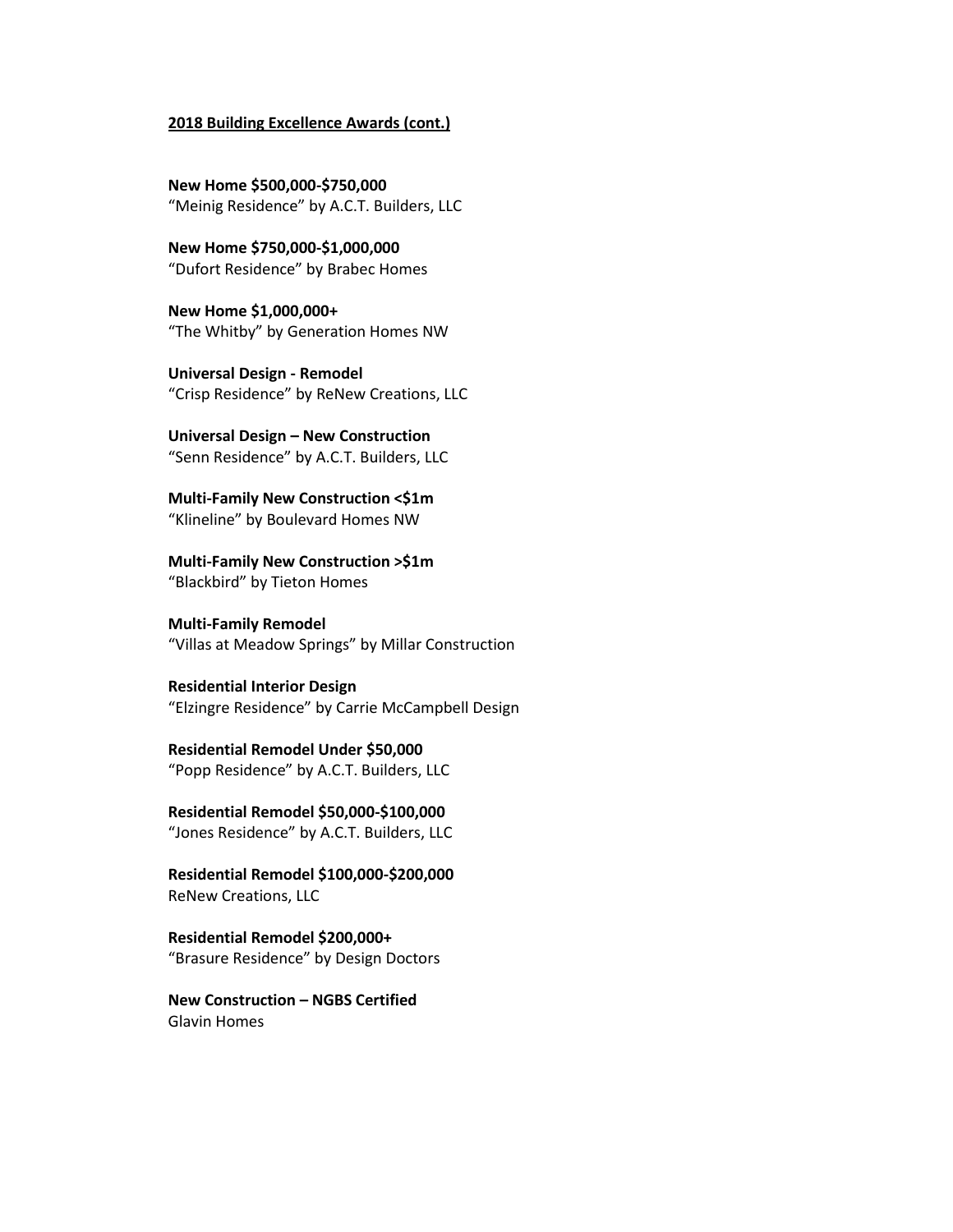# **NW Natural New Homes Tour and Chef, Hop & Vine award winners**

Winners of awards voted on by attendees of the *NW Natural New Homes Tour presented by Fairway Independent Mortgage* and the *NW Natural Chef, Hop & Vine* event were also honored at last night's dinner meeting. The New Homes Tour was held during the first two weekends of June and featured 21 homes by 13 BIA builders. The popular Chef, Hop & Vine kick-off night featured area chefs paired with local breweries and wineries at 7 homes on the tour.

## **New Homes Tour Honorees**

**Best Kitchen:** Glavin Homes

**Most Livable Floor Plan:** Generation Homes Northwest

**Best Overall:** David Weekley Homes

### **Chef, Hop & Vine Honorees**

**Best Pairing:** Chelatchie Crossing/Alameda Brewing **Best Presentation:** Feast 316 **Best Wine:** Burnt Bridge Cellars **Best Brew:** Heathen Brewing

**Most Creative Menu:** Chelatchie Crossing

**Best Overall:** Feast 316

A portion of the ticket proceeds from the May 30 NW Natural Chef, Hop & Vine tour were donated to The Parks Foundation of Clark County. Executive Director Dianna Kretzschmar accepted a check for \$4,059 on behalf of the charity last night.

"The Parks Foundation is so grateful to have community partners like the BIA support our work in Clark County," shares Executive Director Dianna Kretzschmar. "The Parks Foundation's mission is to raise funds through public and private partnerships in support of the parks, trails, and recreational programs in Clark County, all of which provide tremendous benefits to the neighborhoods of SW Washington."

"Not every aspect of a park system can be quantified. For instance, you may not be able to precisely measure the health value of a walk in the woods, but there are measurable factors that attract new people to our communities and quality green space is one of them. We're so excited about the work we do, and we appreciate the BIA for investing in our mission!"